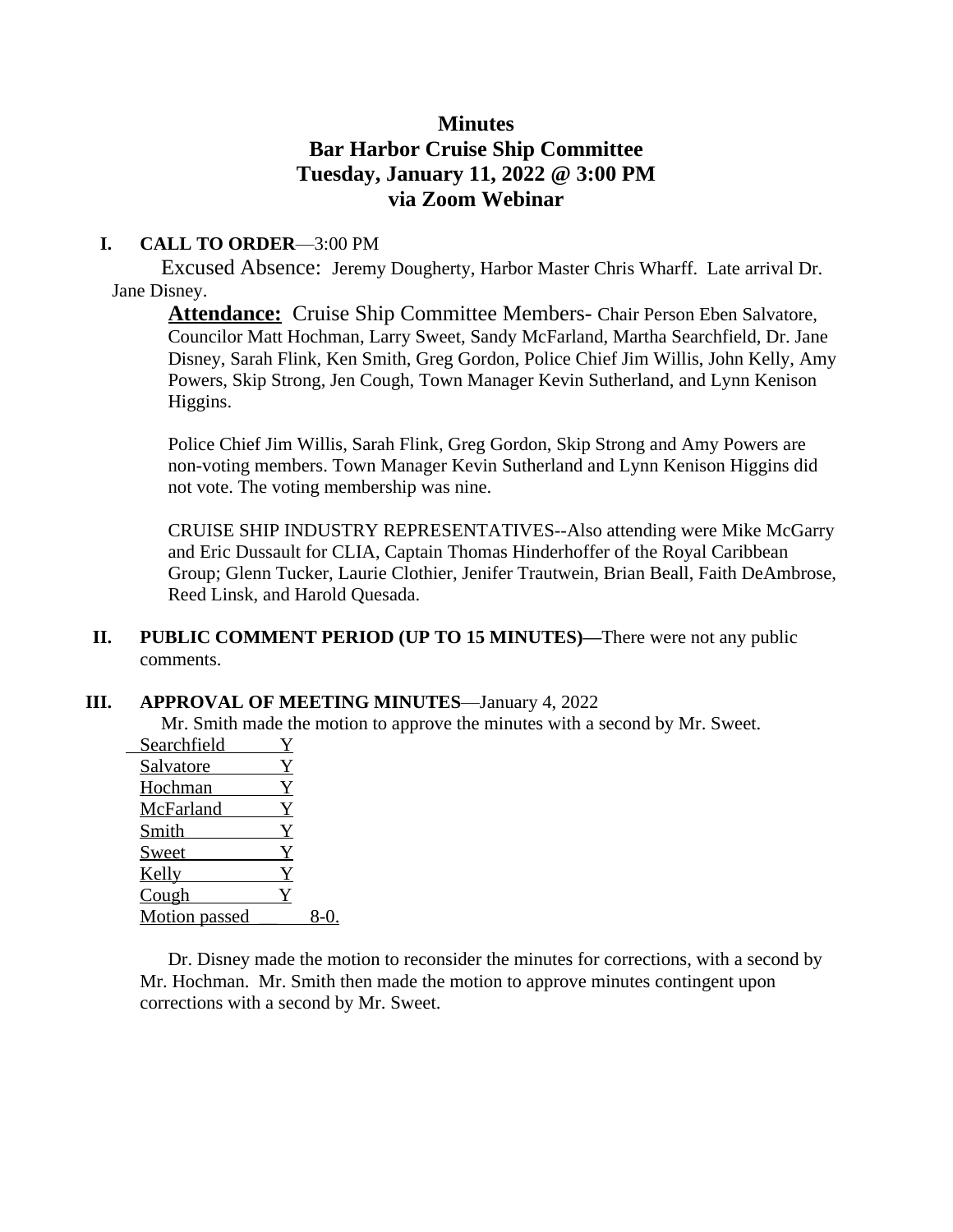| Searchfield |              |
|-------------|--------------|
| Salvatore   |              |
| Hochman     | $\mathbf Y$  |
| Disney      | Y            |
| McFarland   | $\mathbf{Y}$ |
| Cough       | Y            |
| Smith       | Y            |
| Sweet       |              |
| Kelly       |              |
|             |              |

Motion passed 9-0.

**IV. STAFF REPORTS**—Town Manager Kevin Sutherland reported that the Town Council will meet Tuesday, January 25 via Zoom, and the access information will be made available for the public. There were not any other staff reports.

#### **V. REGULAR BUSINESS—**

**a. Review of 2022 Guide—Motion was made by Mr. Smith to present this guide as is to the** Town Council, and seconded by Mr. Kelly.

| Searchfield   |  |
|---------------|--|
| Salvatore     |  |
| Hochman       |  |
| Disney        |  |
| McFarland     |  |
| Smith         |  |
| Sweet         |  |
| Kelly         |  |
| Cough         |  |
| Motion passed |  |

**b. Continue Discussion of Draft Feasibility—**Discussion focused on September and October workability with Saturdays designated as an off-day for cruise ships. It was acknowledged that feedback would be needed from the Cruise ship Industry. It was also viewed as potentially working well for Town Department staff such as Police, Harbor and Parking, as well as the Fire. Chief Willis explained that in the past Police staff worked overtime on cruise ship days, supervising parking and traffic at the pier. Today due to understaffing in the above- mentioned departments, Saturdays off would help with scheduling issues.

Mr. Strong pointed out a potential pitfall with "small ships" that could arrive, not being included under the same restraints as large ships. Even small ships require some of the same services from the Town and therefore would not actually be a day off. A more accurate definition is